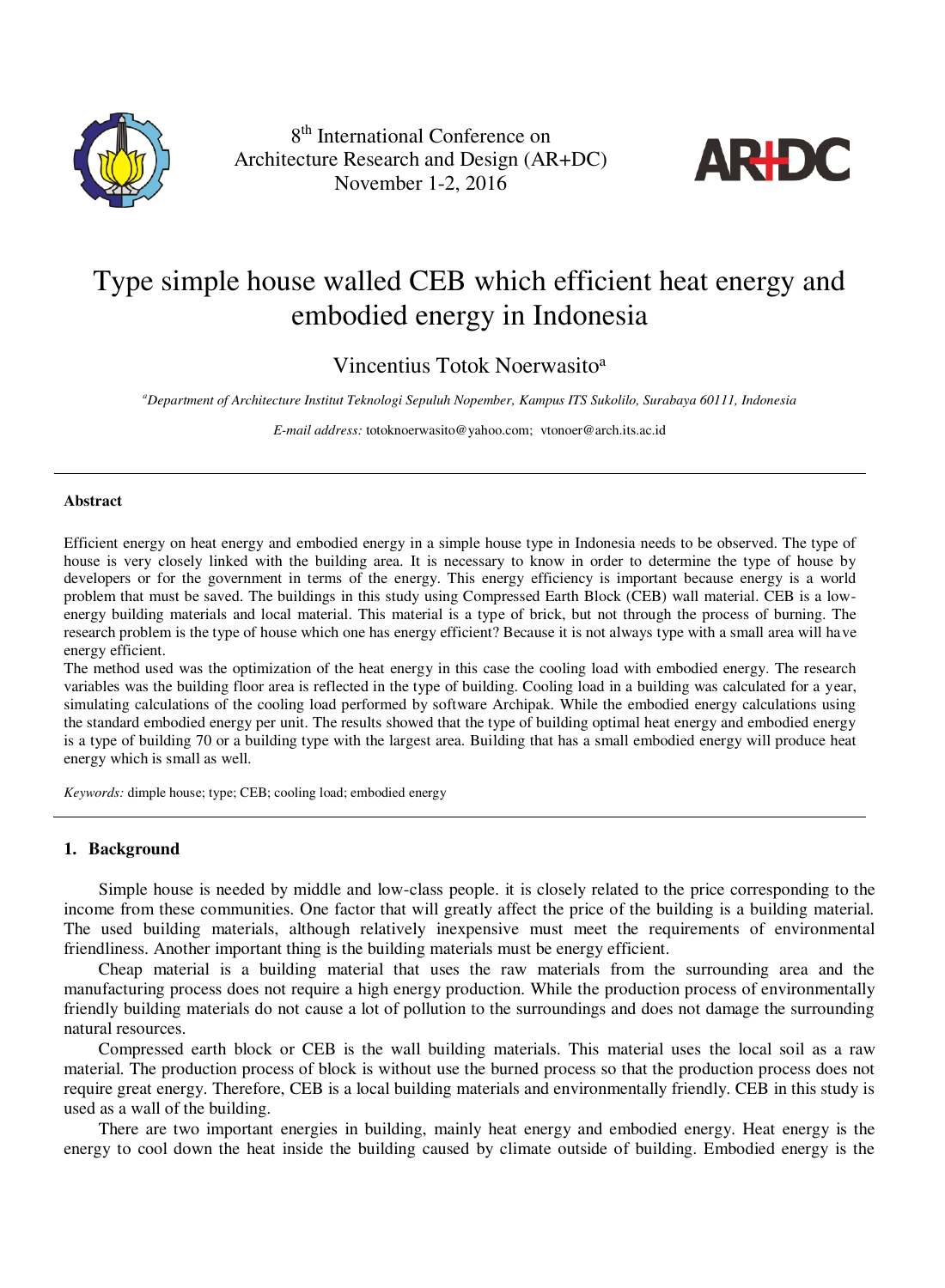energy used for the production of building materials from raw materials till finished materials. Good Energy in building is a low energy. Building materials greatly affect to heat energy and embodied energy.

The floor area of the building affects to the energy in the building. Building simple houses in Indonesia have a floor area of 36 m<sup>2</sup>, 45 m<sup>2</sup>, 54 m<sup>2</sup> and 54 m<sup>2</sup>. Among these buildings need to know building that has energy efficient in terms of heat energy and embodied energy. The building area is determined by the number of bedrooms in the building.

The problem in this research is how to select a type of building that has heat energy and embodied energy efficient. As the model is a type of building  $36$ ,  $45$ ,  $54$  and  $70$  m<sup>2</sup>. The building uses a wall of Compressed Earth Block (CEB).

## **2. Theory and methods**

Energy efficiency is an important thing to be considered in making the buildings. Therefore, the used of energy-efficient building materials is become important. The main objective is to use energy-saving materials to reduce the amount of energy produced by the building. Long-term energy costs of operating a building depends on the materials used in construction (Jong-Jin & Brenda, 1998).

The study was conducted in the city of Surabaya. Surabaya has a minimum temperature of 21<sup>0</sup>C and a maximum temperature of 36<sup>0</sup>C. The minimum humidity is 32% and maximum 98% humidity. Surabaya is located 7.2 LS.

This study calculates the heat energy in the form of cooling load for a year in any type of building. Calculations used software Archipak. Embodied energy calculations were also performed on all the buildings. Embodied energy calculations based on the multiplication of the area or volume of the material with the standard value per unit of embodied energy that already exists. Type of the buildings or the building floors area as a variable of the study.

Optimization is done to choose a type of building which has an optimal energy. Criteria of energy, the priorities are important in determining the type of building that is ideal. Optimization uses a chart with axes X and Y, where X is cooling load while the Y axis is embodied energy. Type the ideal building is a building that is in accordance with a relatively low energy value and supported by energy criteria.

#### **3. Results and Discussion**

Compressed Earth block is a wall building material that has a shape and size that can be set by the user. The flexible form occurs because the production process material using molds, so that the shape and size can occur due to mold. The drying process this block without need direct sunlight, but using natural processes. Compressive strength which is owned as wall building material is 30 kg/cm<sup>2</sup>. In this study the form used is a rectangular block while its dimensions are  $21 \times 11 \times 5$  cm.

#### *3.1. Properties CEB*

Table 1 shows properties of compressed earth block. U-Value of Compressed Earth Block is higher than the red brick and concrete block. U-Value of red brick is 1.53 W/m<sup>2</sup>K, while the brick is 2.84 W/m<sup>2</sup>K. Embodied energy of compressed earth blocks is 750 MJ/m<sup>3</sup>. This embodied energy value is lower than embodied energy of red brick and concrete block. The embodied energy value of brick is  $MJ/m<sup>3</sup>$  and concrete block is 2350  $MJ/m<sup>3</sup>$ . Because the value of properties embodied energy of compressed earth blocks against a red brick and concrete block better, then it was used as a wall in this study.

| Table 1. Properties of compressed earth block. |                  |       |          |  |  |  |
|------------------------------------------------|------------------|-------|----------|--|--|--|
| No                                             | Properties       | value | unit     |  |  |  |
|                                                | U-value          | 3.149 | $W/m^2K$ |  |  |  |
|                                                | Admitance        | 5.481 | $W/m^2K$ |  |  |  |
| 3                                              | timelag          | 5.1   | Jam      |  |  |  |
|                                                | Decrement factor | 0.582 |          |  |  |  |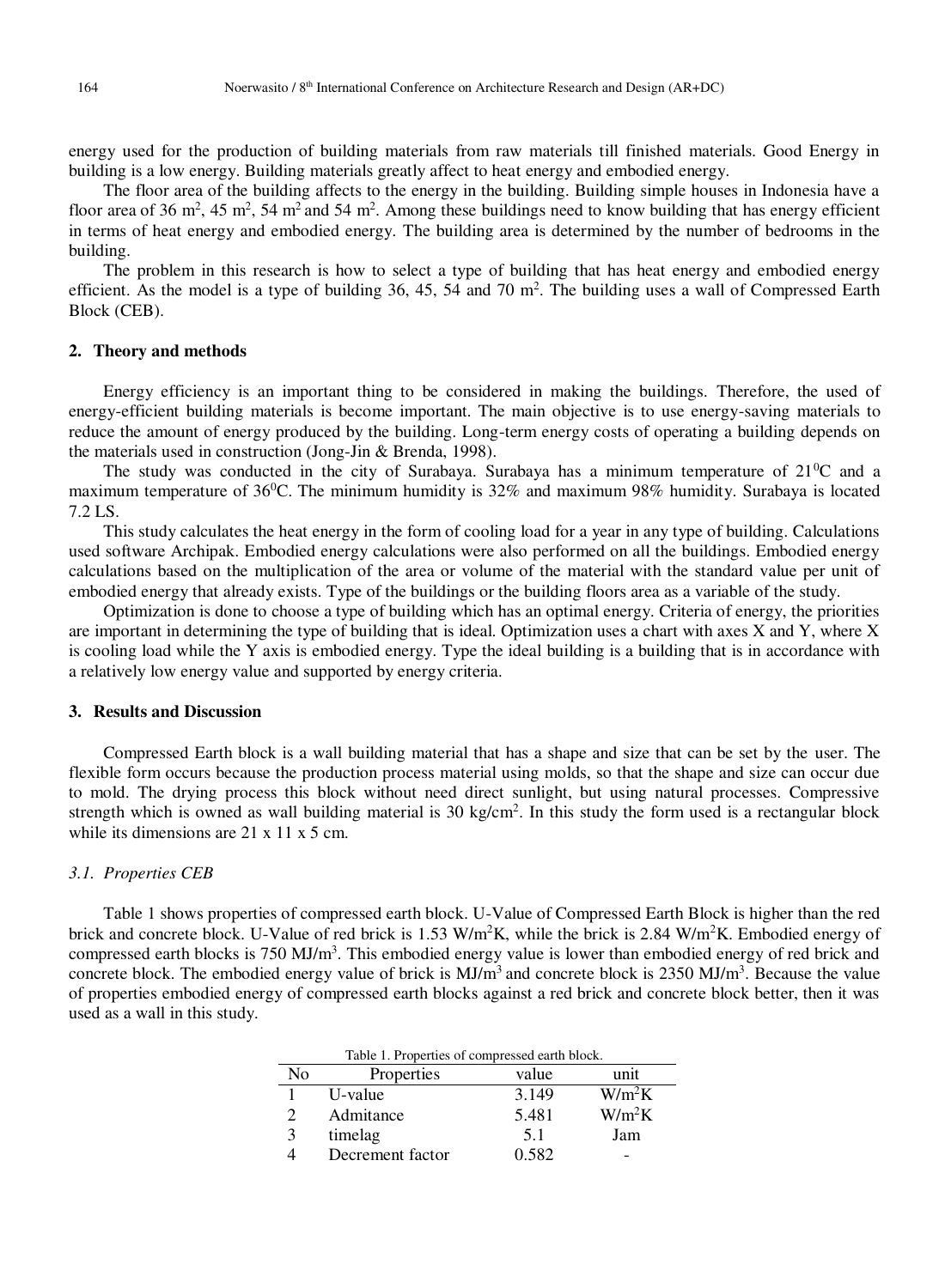5 Embodied energy 750 MJ/m<sup>3</sup> *Source archipak & Embodied Energy Coefficients* 

# *3.2 Cooling Load*

The value of the total cooling load for each type of building showed in Figure 1. The value of the total cooling load was lowest for the 36 type of building. The building has an area of the smallest. While the value of total cooling load is highest at 70 type building, this building has the largest floor area. In the Figure 1 there is a tendency that the floor area larger building will have a total cooling load is greater as well. This is indicated by an increase in the total value of the cooling load on any changes to the building floor area.



Fig. 1. cooling load total value of each building type.

To compare Cooling load on each type of buildings need to find value in the average cooling load, in this research the average cooling load is obtained from the value of cooling load per  $m<sup>2</sup>$ . That amount is the result of cooling load divided by the total floor building area. Figure 2 shows the different cooling load per  $m<sup>2</sup>$  of each type.

The greatest cooling load contained in Type 36 and Type 54. Each of 437 Kwh/m<sup>2</sup> and 459 Kwh/m<sup>2</sup>. Type 45 and 70 have lower cooling load per  $m^2$ , respectively 407 and 384 Kwh/m<sup>2</sup>. In Figure 2 type 54 has highest cooling load in the building with a large floor area of relatively. While building with lowest cooling load per  $m<sup>2</sup>$  is type 70, the building has large floor area. Herein The value of cooling load per  $m<sup>2</sup>$  does not showed no increase or decrease of cooling load. Further cooling load value used is the average cooling load or cooling load per  $m<sup>2</sup>$ .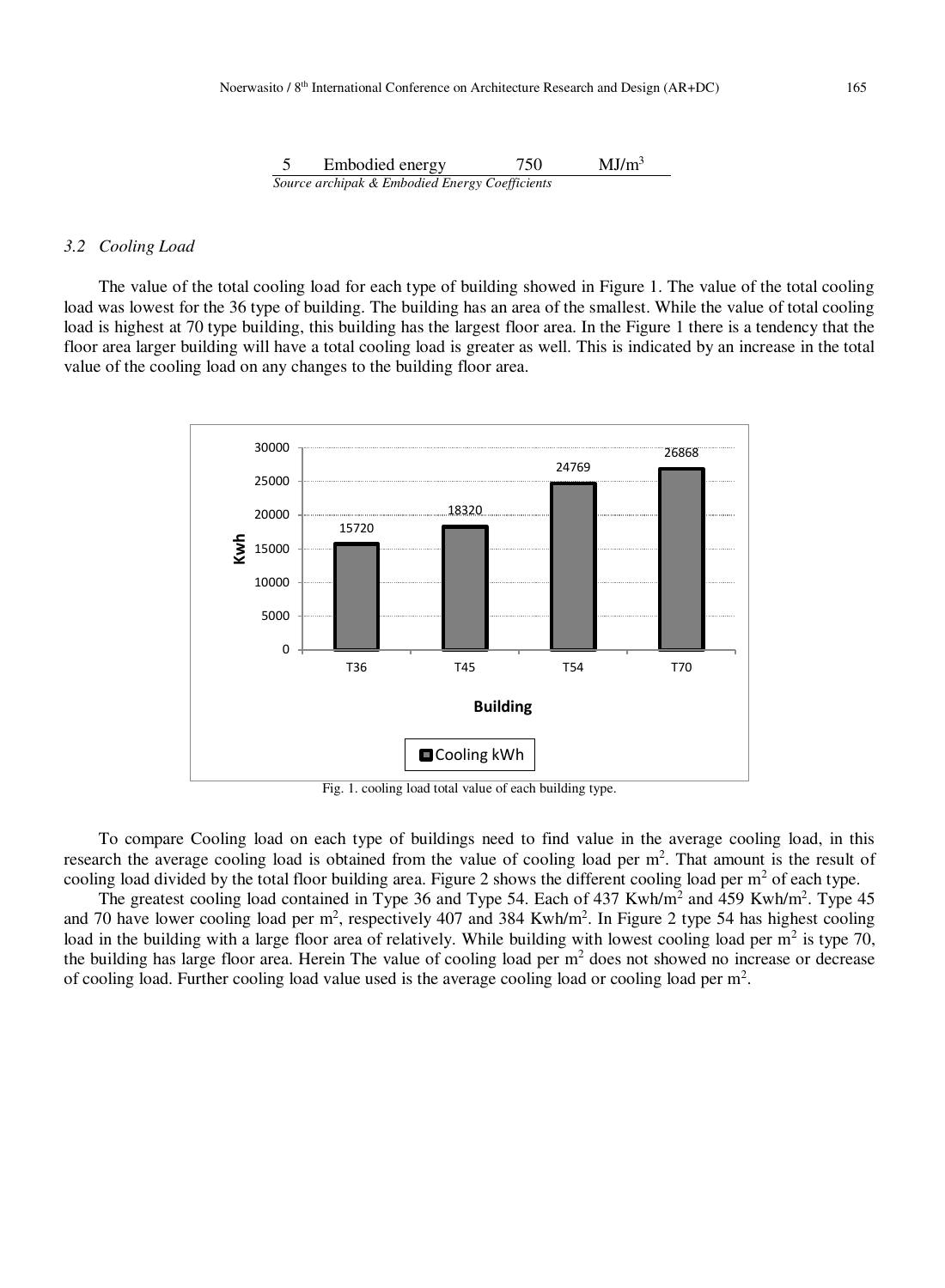

Fig. 2. Value cooling load per  $m<sup>2</sup>$  of each type of building.

# *3.3 Embodied Energy*

Embodied energy can be divided into two as the cooling load namely total embodied energy and average embodied energy or per  $m^2$ . In Figure 3, the smallest total embodied energy is in buildings with the smallest area namely type 36. While the highest total energy embodied owned by the largest floor area of the building namely the type 70. The total embodied energy of type 45 and 54 is following the floor area owned. There is a tendency that the total embodied energy is following the building floor area. Building with a relatively large floor area will have a high total energy embodied anyway.



Fig. 3. Embodied energy total value of each type of building.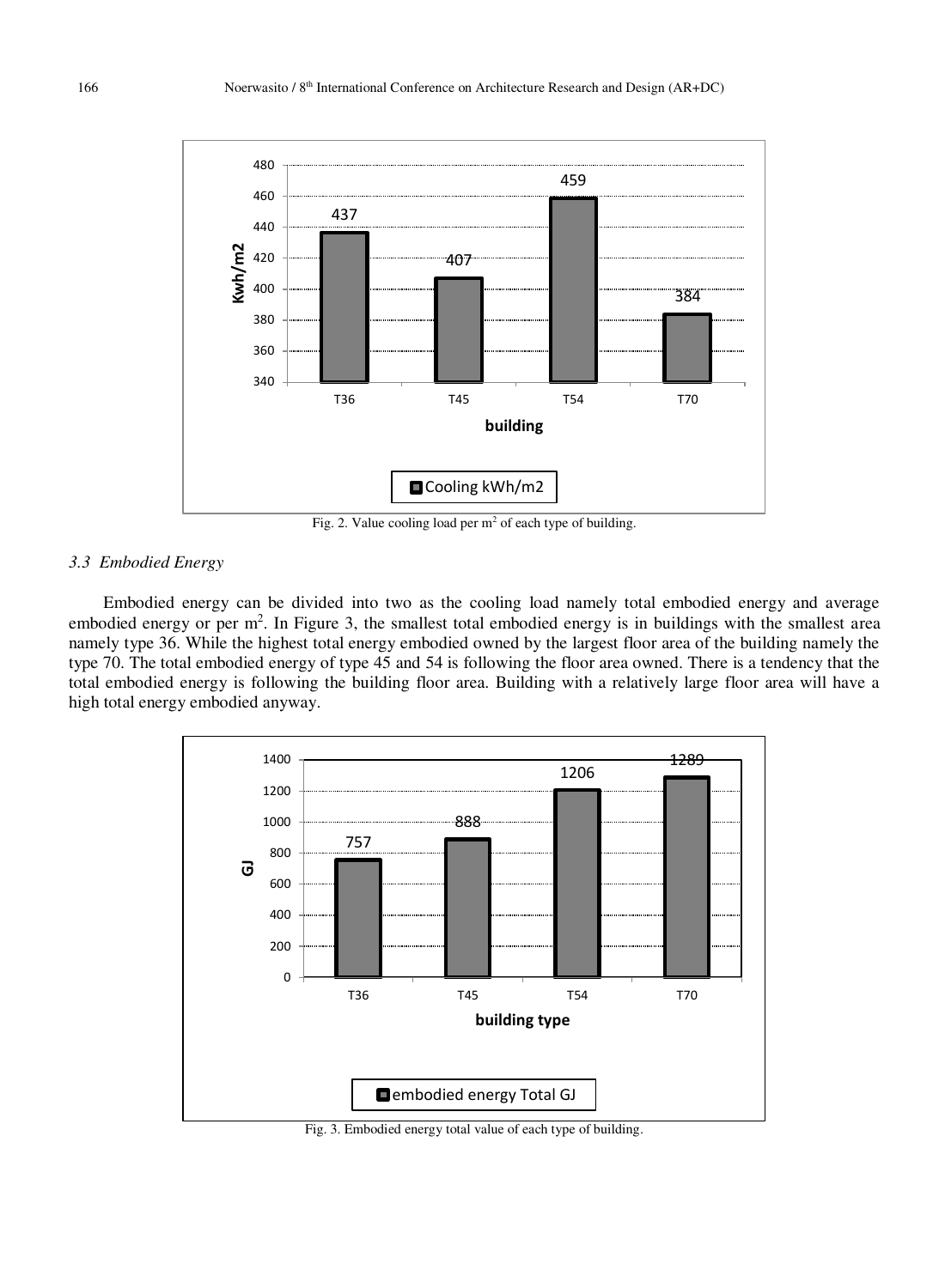Figure 4 shows the condition of the average energy embodied or embodied energy per  $m<sup>2</sup>$  of each type of building. The building that has highest embodied energy per  $m^2$  is type 36 or buildings with a floor area of the smallest. This is in contrast with its total embodied energy. The same case is happened on the biggest story building type 70. This type has lowest embodied energy per  $m^2$  among other types. While the type 45 has a total embodied energy is higher than type 36, but its embodied energy per m2 is lower than type 36. This indicates that building with large floor area not always have the high average embodied energy.



Fig. 4. Value of embodied energy per  $m<sup>2</sup>$  of each type of building.

# *3.4 Energy Optimization*

Energy optimization is done by combining the value cooling load per  $m<sup>2</sup>$  and embodied energy per  $m<sup>2</sup>$ . In Figure 4 as the x-axis is the cooling load per  $m^2$ , while the y-axis is the value embodied energy per  $m^2$ . The average energy value of the cooling load and the embodied energy possessed all type serves as the dividing line between the energy high and the low. So there are areas of low energy and high energy zone.

The lower cooling load per m<sup>2</sup> and embodied energy per m<sup>2</sup> lower is the type of building 70. Next type building with low energy is a type of building 45. The two types lie in the low energy region. Type of building 54 has the second highest energy beat type 36. Both are located in zone of high energy.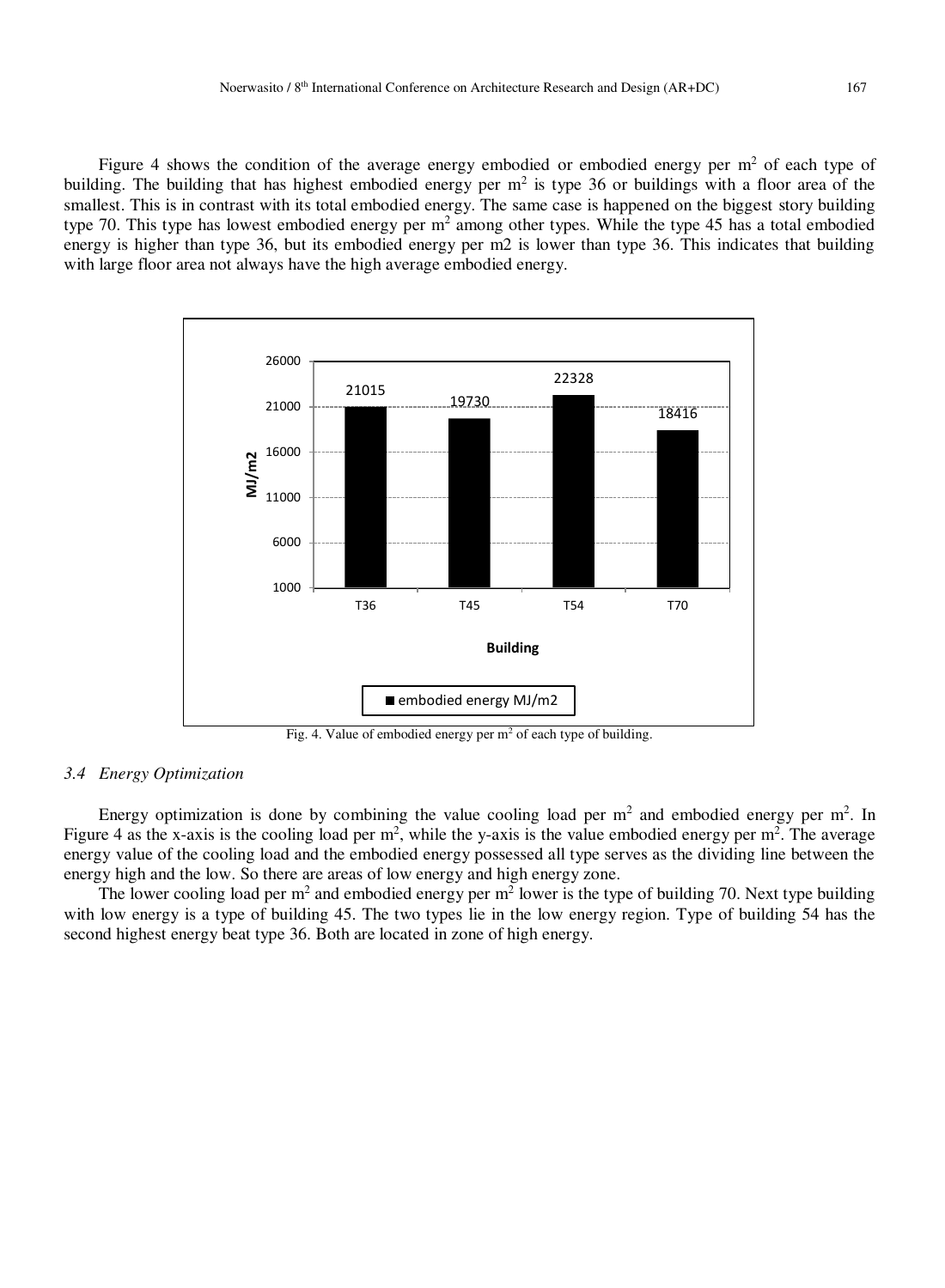

Fig. 4. Optimization between cooling load and embodied energy of the building type.

Determining the type of building that is selected based on appropriate consideration. Embodied energy and cooling load is an important energy in the building. In this study the cooling load is more important than the embodied energy, therefore the cooling load becomes the main priority. So that determined the ratio between the cooling load and embodied energy is 60% and 40%.

Calculations score on each type building is determined by the score and percentage. Value percentage score obtained by multiplying the score with percentage is determined, for example, embodied energy 40%, cooling load 60%. Total score determines the most optimal energy and building type that energy efficient. Score calculation table can be seen in Table 2.

| Table 2. Selection of the optimal type of building. |                 |                                  |              |                            |             |  |  |
|-----------------------------------------------------|-----------------|----------------------------------|--------------|----------------------------|-------------|--|--|
| Type                                                | embodied energy |                                  | cooling load |                            | Score total |  |  |
| bangunan                                            | score           | Persentase<br>score $40\%$       | score        | Persentase<br>score $60\%$ | 100%        |  |  |
| T <sub>36</sub>                                     | 3               | 1.2                              | 3            | 1.8                        | 3.00        |  |  |
| T <sub>45</sub>                                     | 2               | 0.8                              | 2            | 1.2                        | 2.00        |  |  |
| T <sub>54</sub>                                     | 4               | 1.6                              | 4            | 2.4                        | 4.00        |  |  |
| <b>T70</b>                                          |                 | 0.4                              |              | 0.6                        | 1.00        |  |  |
| Note                                                |                 |                                  |              |                            |             |  |  |
|                                                     | Very good       | 3<br>bad<br>$\ddot{\phantom{a}}$ |              |                            |             |  |  |
| $\overline{2}$<br>good                              |                 | 4<br>÷                           | Very bad     |                            |             |  |  |

Table 2 presented graphically to observe the type of buildings that have the most optimum energy (See Figure 5). The picture inside the building Type 36 and type 54 had a score greatest energy. Score value the smallest is the type of building 70. It shows that the most optimum energy building among 36 building types; 45; and 54 is a building type 70.